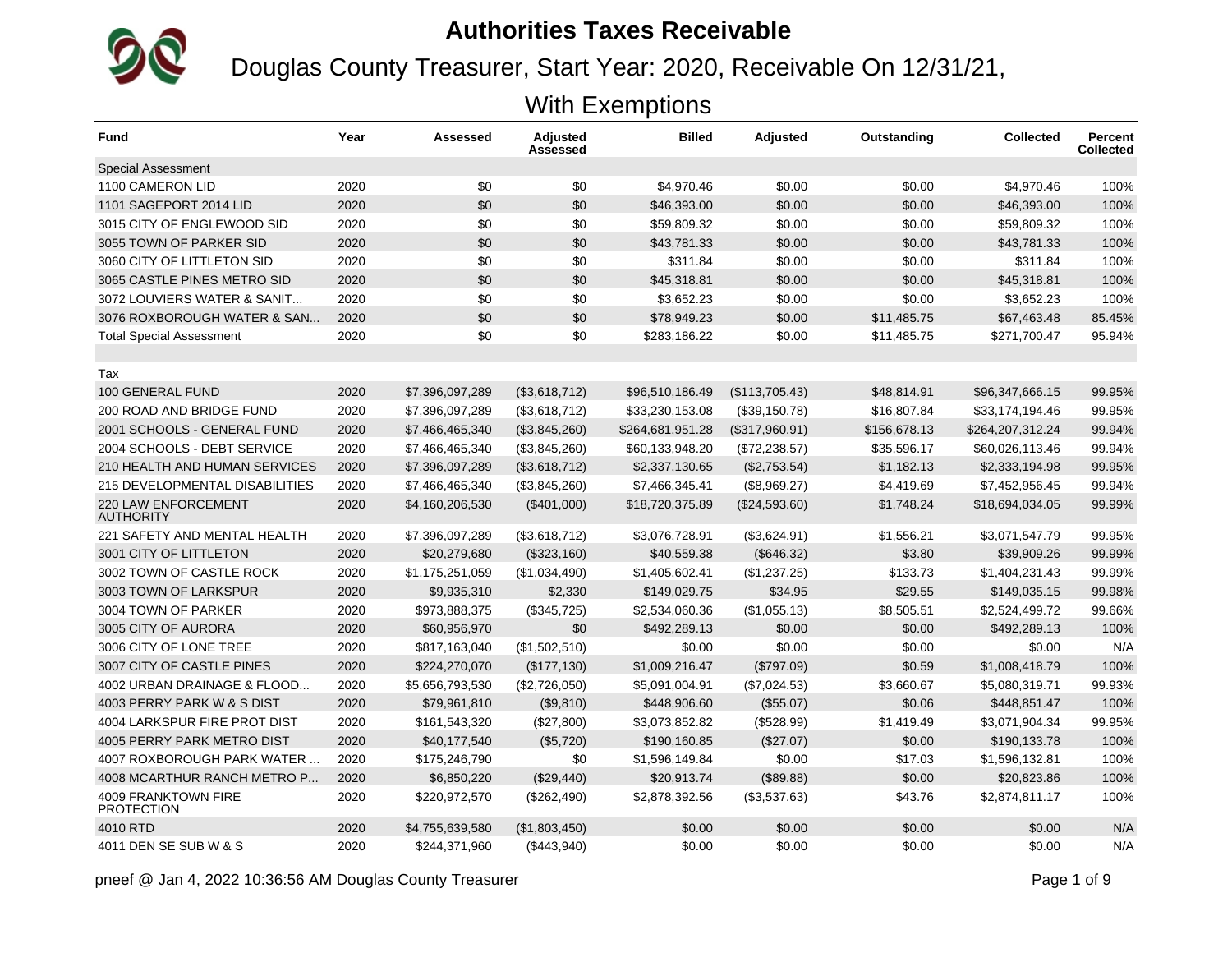

Douglas County Treasurer, Start Year: 2020, Receivable On 12/31/21,

| <b>Fund</b>                              | Year | Assessed        | Adjusted<br>Assessed | <b>Billed</b>   | <b>Adjusted</b> | Outstanding | <b>Collected</b> | <b>Percent</b><br><b>Collected</b> |
|------------------------------------------|------|-----------------|----------------------|-----------------|-----------------|-------------|------------------|------------------------------------|
| <b>4012 CEDAR HILL CMTRY DISTRICT</b>    | 2020 | \$1,530,753,770 | (\$1,059,410)        | \$195,937.39    | (\$135.63)      | \$30.77     | \$195,770.99     | 99.98%                             |
| 4013 CASTLETON W & S                     | 2020 | \$10,066,230    | \$0                  | \$154,778.41    | \$0.00          | \$58.43     | \$154,719.98     | 99.96%                             |
| 4014 SOUTH METRO FIRE RESCU              | 2020 | \$5,410,206,200 | (\$2,463,250)        | \$50,043,274.38 | (\$69,765.56)   | \$37,525.72 | \$49,935,983.10  | 99.92%                             |
| 4015 SILVER HTS WATER & SAN              | 2020 | \$7,038,150     | (\$1,290)            | \$0.00          | \$0.00          | \$0.00      | \$0.00           | N/A                                |
| 4016 CASTLE PINES METRO DIST             | 2020 | \$165,718,440   | \$0                  | \$5,606,921.11  | \$0.00          | \$11.21     | \$5,606,909.90   | 100%                               |
| 4019 S W METRO W & S                     | 2020 | \$18,630,150    | \$0                  | \$0.00          | \$0.00          | \$0.00      | \$0.00           | N/A                                |
| 4020 INVERNESS W & S                     | 2020 | \$105,434,660   | \$102,220            | \$474.456.07    | (\$1,745.46)    | \$87.71     | \$472.622.90     | 99.98%                             |
| 4021 MERIDIAN METRO                      | 2020 | \$178,559,310   | (\$354,570)          | \$8,833,265.61  | (\$17,554.78)   | \$27.23     | \$8,815,683.60   | 100%                               |
| 4022 PARKER W & S                        | 2020 | \$836,406,110   | (\$300,390)          | \$7,029,165.78  | (\$2,524.47)    | \$27,577.42 | \$6,999,063.89   | 99.61%                             |
| 4023 SOUTHGATE WATER                     | 2020 | \$883,032,510   | (\$1,502,510)        | \$0.00          | \$0.00          | \$0.00      | \$0.00           | N/A                                |
| 4024 SOUTHGATE SANITATION                | 2020 | \$886,605,050   | (\$1,502,510)        | \$412,271.51    | $($ \$698.66)   | \$163.69    | \$411,409.16     | 99.96%                             |
| 4027 THUNDERBIRD W & S                   | 2020 | \$8.459.890     | \$0                  | \$76,773.61     | \$0.00          | \$0.00      | \$76,773.61      | 100%                               |
| 4028 USP WATER CONS                      | 2020 | \$12,231,370    | \$0                  | \$1,639.05      | \$0.00          | \$4.90      | \$1,634.15       | 99.7%                              |
| 4029 WESTCREEK LAKES WATER               | 2020 | \$2,190,780     | \$0                  | \$35,841.27     | \$0.00          | \$598.29    | \$35,242.98      | 98.33%                             |
| 4032 WEST DOUGLAS FIRE PROT              | 2020 | \$68,473,630    | (\$65,040)           | \$571,756.48    | (\$543.09)      | \$68.72     | \$571,144.67     | 99.99%                             |
| 4033 JACKSON 105 FIRE PROT               | 2020 | \$53,623,210    | \$26,240             | \$649,378.22    | (\$117.59)      | \$0.00      | \$649,260.63     | 100%                               |
| 4034 CASTLE ROCK FIRE                    | 2020 | \$86,609,370    | \$2,940              | \$900,738.30    | \$30.58         | \$40.87     | \$900,728.01     | 100%                               |
| 4045 S SUB PARK & RECREATION             | 2020 | \$813,195,740   | (\$1,680,130)        | \$6,818,650.13  | (\$14,087.88)   | \$2.031.44  | \$6,802,530.81   | 99.97%                             |
| 4047 COTTONWOOD W & S                    | 2020 | \$138,749,610   | (\$10,880)           | \$1,873,121.28  | (\$146.87)      | \$1,981.94  | \$1,870,992.47   | 99.89%                             |
| 4048 INVERNESS METRO IMP                 | 2020 | \$105,434,660   | \$102,220            | \$648,423.28    | (\$2,385.46)    | \$119.86    | \$645.917.96     | 99.98%                             |
| 4049 PERRY PARK WATER                    | 2020 | \$487.080       | \$0                  | \$0.00          | \$0.00          | \$0.00      | \$0.00           | N/A                                |
| 4053 NORTH DC W & S DISTRICT             | 2020 | \$89,590,200    | (\$76,970)           | \$1,147,293.47  | (\$985.68)      | \$0.64      | \$1,146,307.15   | 100%                               |
| 4056 MIRABELLE METRO DIST #1             | 2020 | \$128,500       | \$0                  | \$10.729.24     | \$0.00          | \$0.00      | \$10.729.24      | 100%                               |
| 4058 CENTENNIAL W & S                    | 2020 | \$1,713,274,170 | (S1.426.470)         | \$0.00          | \$0.00          | \$0.00      | \$0.00           | N/A                                |
| 4060 COTTONWOOD METRO<br><b>DISTRICT</b> | 2020 | \$79,528,940    | \$0                  | \$699,855.57    | \$0.00          | \$62.30     | \$699,793.27     | 99.99%                             |
| 4062 PARK MEADOWS METRO DIST             | 2020 | \$377,276,920   | (\$542,660)          | \$2,409,668.94  | (\$3,465.97)    | \$889.27    | \$2,405,313.70   | 99.96%                             |
| 4064 LINCOLN PARK METRO DIST             | 2020 | \$46,494,340    | \$0                  | \$2.404.736.58  | \$0.00          | \$0.00      | \$2,404,736.58   | 100%                               |
| 4065 STONEGATE VLG METRO DIST            | 2020 | \$95,591,330    | \$0                  | \$2,743,857.07  | \$0.00          | \$153.56    | \$2,743,703.51   | 99.99%                             |
| 4066 E-470 PUBLIC HWY AUTHO              | 2020 | \$998,275,400   | \$1,832,510          | \$0.00          | \$0.00          | \$0.00      | \$0.00           | N/A                                |
| 4068 CASTLE PINES NORTH METRO            | 2020 | \$193,017,940   | (\$177, 130)         | \$3,667,344.69  | (\$3,365.47)    | \$2.48      | \$3,663,976.74   | 100%                               |
| 4070 FOUNDERS VILLAGE METRO              | 2020 | \$60,479,620    | \$0                  | \$5,327,233.56  | \$0.00          | \$0.00      | \$5,327,233.56   | 100%                               |
| 4071 CASTLEWOOD RANCH METRO              | 2020 | \$42,292,430    | \$0                  | \$1,691,699.66  | \$0.00          | \$0.00      | \$1,691,699.66   | 100%                               |
| 4073 VILLAGES @ CR MET #4                | 2020 | \$1,184,010     | \$0                  | \$5,247.55      | \$0.00          | \$0.00      | \$5,247.55       | 100%                               |
| 4075 VILLAGES @ CR MET #6                | 2020 | \$38,477,700    | \$0                  | \$2,954,936.74  | \$0.00          | \$0.00      | \$2,954,936.74   | 100%                               |
| 4077 DOUGLAS COUNTY CONSERV              | 2020 | \$7,197,358,650 | (\$3,397,660)        | \$0.00          | \$0.00          | \$0.00      | \$0.00           | N/A                                |
| 4078 DC WOODMOOR MTN GEN IM              | 2020 | \$2,742,410     | \$0                  | \$29,642.72     | \$0.00          | \$0.00      | \$29,642.72      | 100%                               |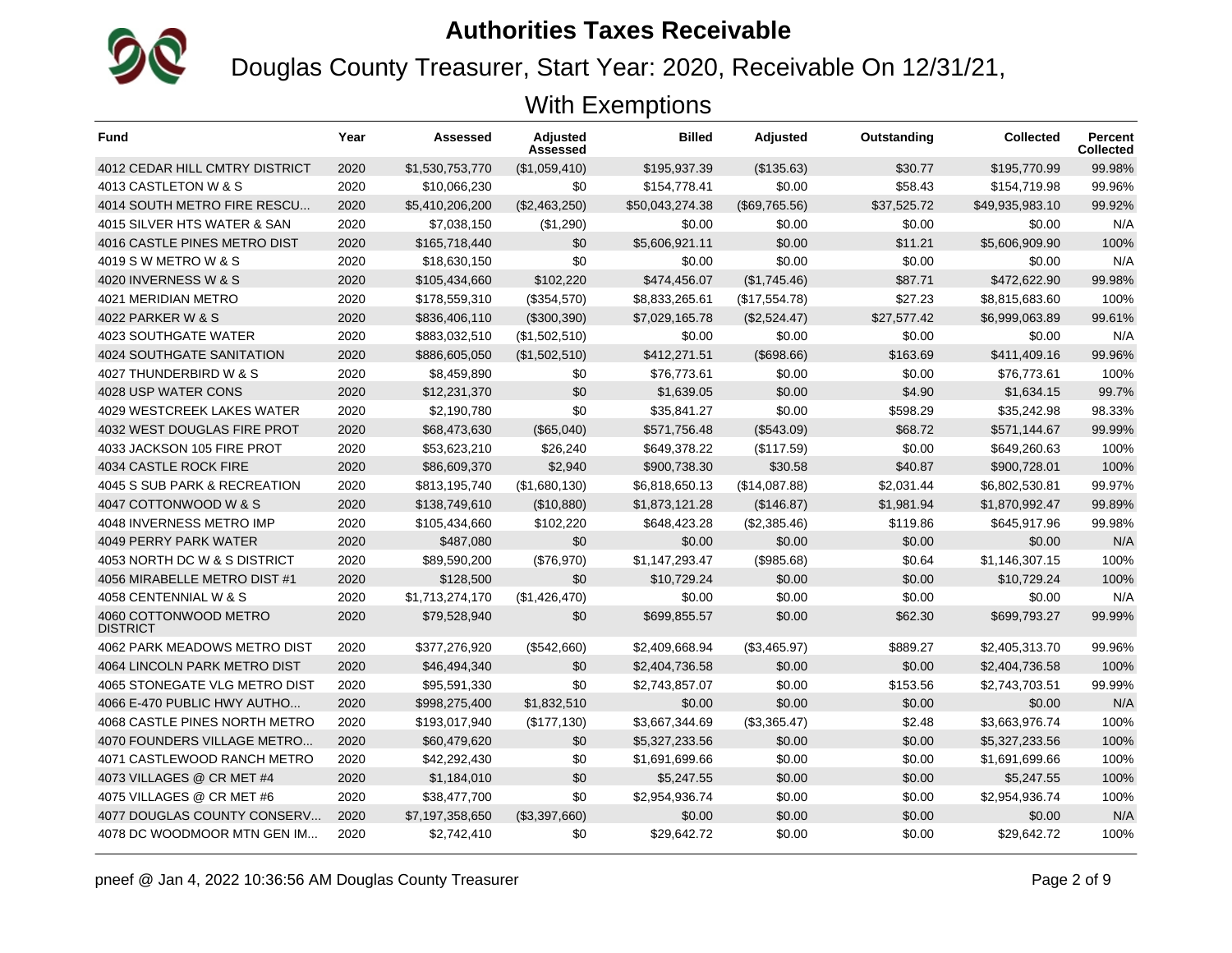

Douglas County Treasurer, Start Year: 2020, Receivable On 12/31/21,

| <b>Fund</b>                              | Year | Assessed        | <b>Adjusted</b><br>Assessed | <b>Billed</b>   | <b>Adjusted</b> | Outstanding | <b>Collected</b> | <b>Percent</b><br><b>Collected</b> |
|------------------------------------------|------|-----------------|-----------------------------|-----------------|-----------------|-------------|------------------|------------------------------------|
| 4079 MEADOWS METRO #1                    | 2020 | \$54,729,360    | \$0                         | \$1,915,530.71  | \$0.00          | \$0.00      | \$1,915,530.71   | 100%                               |
| 4081 WESTFIELD METRO #1                  | 2020 | \$50,770        | \$0                         | \$507.70        | \$0.00          | \$0.00      | \$507.70         | 100%                               |
| 4082 MEADOWS METRO #2                    | 2020 | \$38,791,660    | \$0                         | \$1,357,710.19  | \$0.00          | \$0.00      | \$1,357,710.19   | 100%                               |
| 4083 BELL MTN RCH MASTER<br>METRO        | 2020 | \$390           | \$0                         | \$0.00          | \$0.00          | \$0.00      | \$0.00           | N/A                                |
| 4087 WESTFIELD METRO #2                  | 2020 | \$9.260         | \$0                         | \$92.61         | \$0.00          | \$0.00      | \$92.61          | 100%                               |
| 4088 MEADOWS METRO #3                    | 2020 | \$32,476,340    | (\$280)                     | \$1,136,673.76  | (\$9.80)        | \$0.00      | \$1,136,663.96   | 100%                               |
| 4089 MEADOWS METRO #4                    | 2020 | \$1,740         | \$0                         | \$60.90         | \$0.00          | \$0.00      | \$60.90          | 100%                               |
| 4090 CANTERBERRY CROSSING MET            | 2020 | \$35,731,350    | \$0                         | \$778,765.93    | \$0.00          | \$0.00      | \$778,765.93     | 100%                               |
| 4099 CHERRY CREEK SO METRO #1            | 2020 | \$53,614,410    | (\$182,680)                 | \$85.139.93     | (\$385.03)      | \$0.00      | \$84,754.90      | 100%                               |
| 4101 VILLAGES @ CR MET #9                | 2020 | \$7,620         | \$0                         | \$671.23        | \$0.00          | \$0.00      | \$671.23         | 100%                               |
| 4103 ANTHOLOGY WEST METRO D              | 2020 | \$2.709.050     | \$0                         | \$129.162.29    | \$0.00          | \$0.00      | \$129.162.29     | 100%                               |
| 4104 DAWSON RIDGE METRO #1               | 2020 | \$77,050        | \$0                         | \$3,840.19      | \$0.00          | \$0.00      | \$3,840.19       | 100%                               |
| 4105 DAWSON RIDGE METRO #2               | 2020 | \$3,770         | \$0                         | \$169.67        | \$0.00          | \$0.00      | \$169.67         | 100%                               |
| 4106 DAWSON RIDGE METRO #3               | 2020 | \$33,650        | \$0                         | \$1,743.79      | \$0.00          | \$0.00      | \$1,743.79       | 100%                               |
| 4107 DAWSON RIDGE METRO #4               | 2020 | \$5,880         | \$0                         | \$264.62        | \$0.00          | \$0.45      | \$264.17         | 99.83%                             |
| 4108 DAWSON RIDGE METRO #5               | 2020 | \$60            | \$0                         | \$2.71          | \$0.00          | \$0.00      | \$2.71           | 100%                               |
| 4109 ROXBOROUGH VILLAGE<br><b>METRO</b>  | 2020 | \$80,342,990    | \$0                         | \$1,710,263.76  | \$0.00          | \$3.41      | \$1,710,260.35   | 100%                               |
| 4110 MEADOWS METRO #5                    | 2020 | \$31,594,730    | (\$14,320)                  | \$1,105,815.89  | (\$501.20)      | \$0.00      | \$1,105,314.69   | 100%                               |
| 4111 MEADOWS METRO #6                    | 2020 | \$59,285,590    | (\$8,270)                   | \$2,074,999.08  | (\$289.47)      | \$0.00      | \$2,074,709.61   | 100%                               |
| 4114 MEADOWS METRO #7                    | 2020 | \$45,521,210    | \$0                         | \$1,593,245.20  | \$0.00          | \$0.00      | \$1,593,245.20   | 100%                               |
| 4115 SEDALIA W & S DIST                  | 2020 | \$7,500,300     | \$100                       | \$103,947.32    | \$1.39          | \$113.23    | \$103.835.48     | 99.89%                             |
| 4200 CRYSTAL VALLEY METRO #1             | 2020 | \$11,820        | \$0                         | \$41.37         | \$0.00          | \$0.00      | \$41.37          | 100%                               |
| 4210 CRYSTAL VALLEY METRO #2             | 2020 | \$69.953.320    | (\$390)                     | \$3.602.602.62  | (\$20.09)       | \$13.39     | \$3,602,569.14   | 100%                               |
| 4250 MAHER RANCH METRO DIST #4           | 2020 | \$35,195,900    | \$0                         | \$1,179,064.08  | \$0.00          | \$0.00      | \$1,179,064.08   | 100%                               |
| 4270 CASTLE PINES COMM METR              | 2020 | \$6,168,410     | \$0                         | \$0.00          | \$0.00          | \$0.00      | \$0.00           | N/A                                |
| 4280 CASTLE PINES COMM METR              | 2020 | \$6,818,310     | \$2,610                     | \$0.00          | \$0.00          | \$0.00      | \$0.00           | N/A                                |
| 4290 CASTLE PINES COMM METR              | 2020 | \$6,594,690     | \$0                         | \$329.734.53    | \$0.00          | \$0.00      | \$329.734.53     | 100%                               |
| 4300 CASTLE PINES COMM METR              | 2020 | \$8,623,120     | (\$14,140)                  | \$299.058.46    | (\$490.39)      | \$0.00      | \$298.568.07     | 100%                               |
| 4310 CASTLE PINES COMM METR              | 2020 | \$5,692,800     | \$0                         | \$0.00          | \$0.00          | \$0.00      | \$0.00           | N/A                                |
| 4330 HIGH PRAIRIE FARMS METRO            | 2020 | \$55,821,410    | (\$190,530)                 | \$669,857.56    | (\$2,286.36)    | \$0.00      | \$667,571.20     | 100%                               |
| 4340 CHERRY CREEK BASIN                  | 2020 | \$2,926,844,040 | \$203,980                   | \$1,398,971.91  | (\$1,614.96)    | \$1,656.54  | \$1,395,700.41   | 99.88%                             |
| 4380 MOUNTAIN COMMUNITY FIRE             | 2020 | \$5,611,810     | \$0                         | \$48,160.73     | \$0.00          | \$313.84    | \$47,846.89      | 99.35%                             |
| <b>4390 DOUGLAS COUNTY LIBRARIES</b>     | 2020 | \$7,466,465,340 | (\$3,845,260)               | \$29,954,979.28 | (\$35,984.73)   | \$17.731.76 | \$29,901,262.79  | 99.94%                             |
| 4392 URBAN DRN & FLOOD S PL              | 2020 | \$5,656,793,530 | (\$2,726,050)               | \$565,667.84    | (\$780.51)      | \$406.75    | \$564,480.58     | 99.93%                             |
| 4393 SOUTHGATE WATER BOND<br><b>DEBT</b> | 2020 | \$2,982,710     | \$0                         | \$0.00          | \$0.00          | \$0.00      | \$0.00           | N/A                                |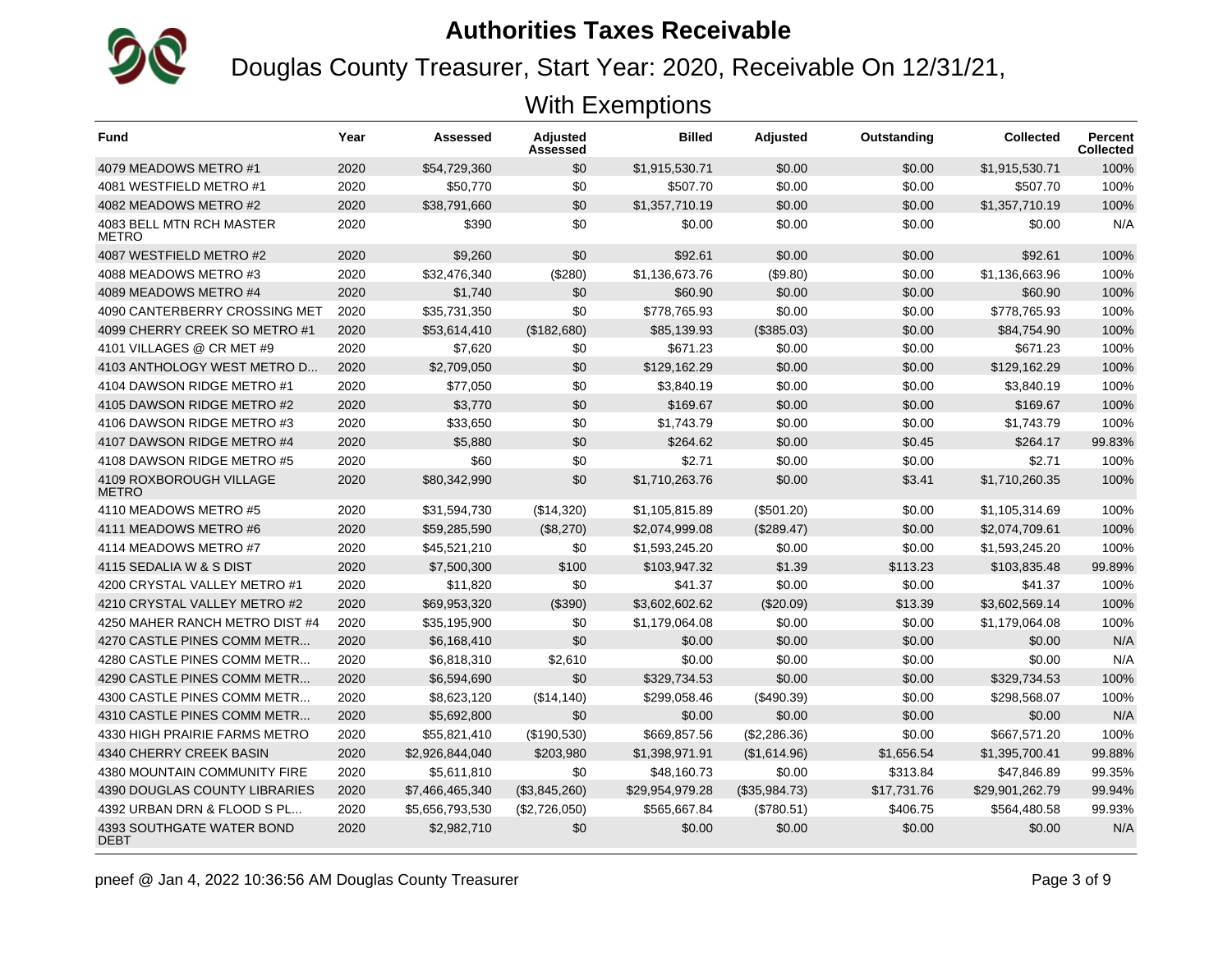

Douglas County Treasurer, Start Year: 2020, Receivable On 12/31/21,

| <b>Fund</b>                         | Year | Assessed      | <b>Adjusted</b><br>Assessed | <b>Billed</b>  | <b>Adjusted</b> | Outstanding | <b>Collected</b> | <b>Percent</b><br><b>Collected</b> |
|-------------------------------------|------|---------------|-----------------------------|----------------|-----------------|-------------|------------------|------------------------------------|
| 4394 HIDDEN POINTE METRO DI         | 2020 | \$12.077.020  | \$0                         | \$78,500.72    | \$0.00          | \$0.00      | \$78.500.72      | 100%                               |
| 4395 OMNIPARK METRO DIST            | 2020 | \$55,583,440  | (\$138,430)                 | \$500,251.04   | (\$1,245.87)    | \$0.00      | \$499,005.17     | 100%                               |
| 4396 HERITAGE HILLS METRO DIST      | 2020 | \$50,305,180  | (\$320)                     | \$2,012,208.40 | (\$12.80)       | \$0.00      | \$2,012,195.60   | 100%                               |
| 4398 CHATFIELD SOUTH WATER          | 2020 | \$6,997,080   | (\$4,020)                   | \$34,985.46    | (\$20.10)       | \$0.00      | \$34.965.36      | 100%                               |
| <b>4399 COMPARK BUSINESS CAMPUS</b> | 2020 | \$52,191,330  | \$0                         | \$2,198,403.42 | \$0.00          | \$0.00      | \$2,198,403.42   | 100%                               |
| 4400 CONSOLIDATED BELL MOUN         | 2020 | \$19,234,190  | \$0                         | \$1,250,223.28 | \$0.00          | \$0.00      | \$1,250,223.28   | 100%                               |
| 4401 E-470 POTOMAC METRO DI         | 2020 | \$7,419,730   | \$0                         | \$0.00         | \$0.00          | \$0.00      | \$0.00           | N/A                                |
| 4402 WEST METRO FIRE PROTEC         | 2020 | \$156,176,310 | \$0                         | \$2,065,746.91 | \$0.00          | \$24.75     | \$2,065,722.16   | 100%                               |
| 4404 PINERY WEST METRO DIST         | 2020 | \$45,616,090  | (\$23,880)                  | \$2,280,806.00 | (\$1,193.99)    | \$0.00      | \$2,279,612.01   | 100%                               |
| 4406 MERIDIAN METRO DEBT SE         | 2020 | \$15,956,350  | \$0                         | \$339,232.16   | \$0.00          | \$0.00      | \$339,232.16     | 100%                               |
| 4407 CONCORD METRO DIST             | 2020 | \$52,814,390  | \$0                         | \$369,700.81   | \$0.00          | \$0.00      | \$369,700.81     | 100%                               |
| 4408 SOUTH MERIDIAN METRO DIST      | 2020 | \$16,620,060  | \$2,123,720                 | \$340,378.91   | (\$18,429.33)   | \$0.00      | \$321,949.58     | 100%                               |
| 4410 SOUTH MERIDIAN METRO D         | 2020 | \$18,725,020  | \$0                         | \$112,350.24   | \$0.00          | \$0.00      | \$112,350.24     | 100%                               |
| 4412 FRANKTOWN BUSINESS ARE         | 2020 | \$3,340,920   | \$0                         | \$33,409.23    | \$0.00          | \$0.00      | \$33,409.23      | 100%                               |
| 4414 CASTLE OAKS METRO DIST         | 2020 | \$30,907,760  | \$0                         | \$1,514,482.03 | \$0.00          | \$0.00      | \$1.514.482.03   | 100%                               |
| 4415 CANTERBERRY CROSSING I         | 2020 | \$26,218,000  | \$0                         | \$865,194.88   | \$0.00          | \$0.00      | \$865,194.88     | 100%                               |
| 4416 SOUTH MERIDIAN METRO D         | 2020 | \$10,909,140  | \$0                         | \$0.00         | \$0.00          | \$0.00      | \$0.00           | N/A                                |
| 4417 NORTH MERIDIAN METRO D         | 2020 | \$328.530     | \$0                         | \$16.426.54    | \$0.00          | \$0.00      | \$16.426.54      | 100%                               |
| 4418 RAMPART RANGE #1 METRO         | 2020 | \$40          | \$0                         | \$0.00         | \$0.00          | \$0.00      | \$0.00           | N/A                                |
| 4419 RAMPART RANGE #2 METRO         | 2020 | \$26,127,850  | \$0                         | \$1,280,265.43 | \$0.00          | \$0.00      | \$1,280,265.43   | 100%                               |
| 4420 RAMPART RANGE #3 METRO         | 2020 | \$3,150       | \$0                         | \$0.00         | \$0.00          | \$0.00      | \$0.00           | N/A                                |
| 4421 RAMPART RANGE #4 METRO         | 2020 | \$905,370     | \$0                         | \$0.00         | \$0.00          | \$0.00      | \$0.00           | N/A                                |
| 4422 RAMPART RANGE #5 METRO         | 2020 | \$57,650      | \$0                         | \$0.00         | \$0.00          | \$0.00      | \$0.00           | N/A                                |
| 4423 RAMPART RANGE #6 METRO         | 2020 | \$400         | \$0                         | \$0.00         | \$0.00          | \$0.00      | \$0.00           | N/A                                |
| 4424 ROCKINGHORSE METRO #1          | 2020 | \$760         | \$0                         | \$0.00         | \$0.00          | \$0.00      | \$0.00           | N/A                                |
| 4425 INSPIRATION METRO DIST         | 2020 | \$60,951,360  | \$0                         | \$4,139,090.24 | \$0.00          | \$0.00      | \$4,139,090.24   | 100%                               |
| 4426 CANYONS METRO DISTRICT #1      | 2020 | \$270         | \$0                         | \$0.00         | \$0.00          | \$0.00      | \$0.00           | N/A                                |
| 4427 CANYONS METRO DISTRICT #2      | 2020 | \$380,510     | \$0                         | \$26,255.20    | \$0.00          | \$0.00      | \$26,255.20      | 100%                               |
| 4428 CANYONS METRO DISTRICT #3      | 2020 | \$310         | \$0                         | \$16.74        | \$0.00          | \$0.00      | \$16.74          | 100%                               |
| 4429 CANYONS METRO DISTRICT #4      | 2020 | \$25,070      | \$0                         | \$1,729.87     | \$0.00          | \$0.00      | \$1,729.87       | 100%                               |
| 4432 CHEROKEE RIDGE ESTATES         | 2020 | \$3,710,940   | \$0                         | \$185,547.09   | \$0.00          | \$0.00      | \$185,547.09     | 100%                               |
| 4433 SOLILTUDE METRO DIST           | 2020 | \$943.770     | \$0                         | \$47,188.69    | \$0.00          | \$0.00      | \$47.188.69      | 100%                               |
| 4434 CRYSTAL CROSSING METRO         | 2020 | \$10,757,330  | \$0                         | \$802,766.50   | \$0.00          | \$0.00      | \$802,766.50     | 100%                               |
| 4435 LINCOLN MEADOWS METRO          | 2020 | \$12,096,430  | \$0                         | \$604,821.68   | \$0.00          | \$331.51    | \$604,490.17     | 99.95%                             |
| 4436 CROWFOOT VALLEY RANCH          | 2020 | \$6,410       | \$0                         | \$547.70       | \$0.00          | \$0.00      | \$547.70         | 100%                               |
| 4437 CROWFOOT VALLEY RANCH          | 2020 | \$3,988,720   | \$0                         | \$340,805.27   | \$0.00          | \$0.00      | \$340,805.27     | 100%                               |
| 4438 ANTELOPE HEIGHTS METRO         | 2020 | \$17,399,960  | \$0                         | \$756.899.17   | \$0.00          | \$0.00      | \$756.899.17     | 100%                               |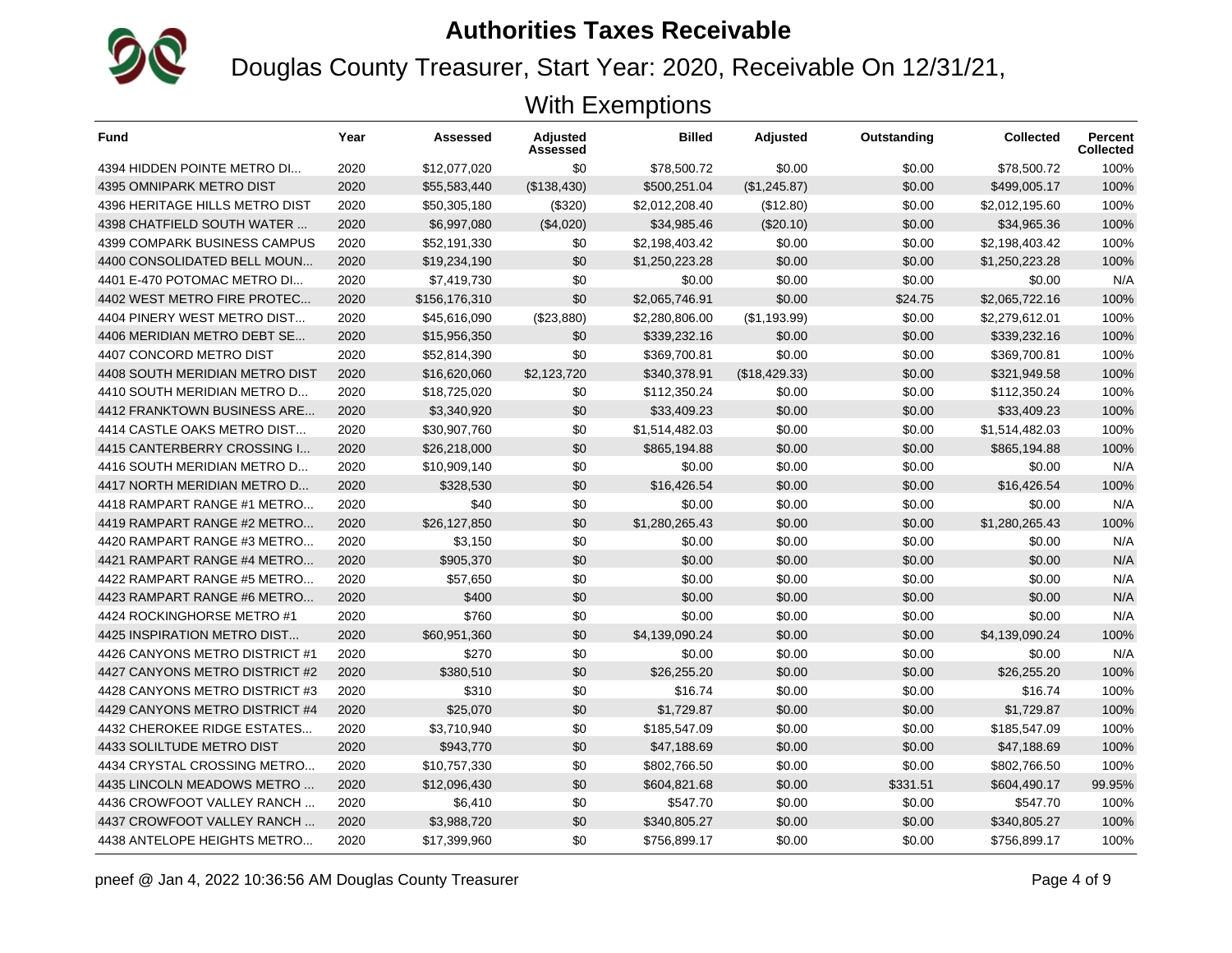

Douglas County Treasurer, Start Year: 2020, Receivable On 12/31/21,

| <b>Fund</b>                    | Year | Assessed      | Adjusted<br>Assessed | <b>Billed</b>  | <b>Adjusted</b> | Outstanding | <b>Collected</b> | <b>Percent</b><br><b>Collected</b> |
|--------------------------------|------|---------------|----------------------|----------------|-----------------|-------------|------------------|------------------------------------|
| 4439 KINGS POINT SOUTH METR    | 2020 | \$630         | \$0                  | \$0.00         | \$0.00          | \$0.00      | \$0.00           | N/A                                |
| 4440 KINGS POINT SOUTH METR    | 2020 | \$1,770       | \$0                  | \$0.00         | \$0.00          | \$0.00      | \$0.00           | N/A                                |
| 4441 LINCOLN STATION METRO     | 2020 | \$47,789,420  | \$0                  | \$1,672,629.81 | \$0.00          | \$0.00      | \$1,672,629.81   | 100%                               |
| 4442 STONE CANON RANCH METR    | 2020 | \$1,969,830   | \$0                  | \$86,652.90    | \$0.00          | \$0.00      | \$86,652.90      | 100%                               |
| 4443 HORSE CREEK METRO         | 2020 | \$15,283,500  | \$0                  | \$382,087.94   | \$0.00          | \$0.00      | \$382,087.94     | 100%                               |
| 4444 LANTERNS METRO DIST       | 2020 | \$2,463,200   | \$0                  | \$185,038.68   | \$0.00          | \$0.00      | \$185,038.68     | 100%                               |
| 4445 MERIDIAN VILLAGE METRO    | 2020 | \$190         | \$0                  | \$9.72         | \$0.00          | \$0.00      | \$9.72           | 100%                               |
| 4446 MERIDIAN VILLAGE METRO    | 2020 | \$79,500,250  | \$0                  | \$4,065,010.82 | \$0.00          | \$0.00      | \$4,065,010.82   | 100%                               |
| 4447 MERIDIAN VILLAGE METRO    | 2020 | \$190         | \$0                  | \$0.00         | \$0.00          | \$0.00      | \$0.00           | N/A                                |
| 4448 MERIDIAN VILLAGE METRO    | 2020 | \$190         | \$0                  | \$0.00         | \$0.00          | \$0.00      | \$0.00           | N/A                                |
| 4449 PINE BLUFF METRO DIST     | 2020 | \$22,993,660  | \$0                  | \$459,873.66   | \$0.00          | \$0.00      | \$459.873.66     | 100%                               |
| 4450 RAVENNA METRO DIST        | 2020 | \$22,843,500  | \$0                  | \$1,775,283.20 | \$0.00          | \$12.44     | \$1,775,270.76   | 100%                               |
| 4451 REATA NORTH METRO DIST    | 2020 | \$36,926,930  | \$0                  | \$775,466.42   | \$0.00          | \$1.89      | \$775,464.53     | 100%                               |
| 4452 SOUTHEAST PUBLIC IMPRO    | 2020 | \$856,036,280 | \$383,290            | \$1,711,781.68 | (\$6,260.80)    | \$744.05    | \$1.704.776.83   | 99.96%                             |
| 4453 PARKER AUTOMOTIVE         | 2020 | \$9,541,450   | \$0                  | \$477,072.56   | \$0.00          | \$0.00      | \$477,072.56     | 100%                               |
| 4454 COMPARK BUSINESS CAMPU    | 2020 | \$4,933,950   | \$0                  | \$103,233.24   | \$0.00          | \$0.00      | \$103,233.24     | 100%                               |
| 4455 NORTH MERIDIAN METRO D    | 2020 | \$212.600     | \$0                  | \$8.504.00     | \$0.00          | \$0.00      | \$8,504.00       | 100%                               |
| 4456 ARAPAHOE WATER & WASTE    | 2020 | \$56,975,230  | \$0                  | \$683,702.84   | \$0.00          | \$0.00      | \$683,702.84     | 100%                               |
| 4457 DOMINION WATER & SANIT    | 2020 | \$80          | \$0                  | \$0.00         | \$0.00          | \$0.00      | \$0.00           | N/A                                |
| 4459 OLDE TOWN METRO DIST      | 2020 | \$3,391,800   | \$0                  | \$94,970.44    | \$0.00          | \$0.00      | \$94,970.44      | 100%                               |
| 4460 NEU TOWNE METRO DISTRICT  | 2020 | \$11,004,390  | (\$10)               | \$455,186.31   | (\$0.41)        | \$0.00      | \$455,185.90     | 100%                               |
| 446056 NEU TOWNE AMERICAN D    | 2020 | \$11,004,390  | (\$10)               | \$56,551.64    | (S0.05)         | \$0.00      | \$56,551.59      | 100%                               |
| 446057 NEU TOWNE COLLINS CO    | 2020 | \$11,004,390  | (\$10)               | \$44,050.65    | (\$0.04)        | \$0.00      | \$44,050.61      | 100%                               |
| 446058 NEU TOWNE GUY FORD J    | 2020 | \$11,004,390  | (\$10)               | \$9,441.79     | (\$0.01)        | \$0.00      | \$9,441.78       | 100%                               |
| 4461 ANTHOLOGY WEST METRO D    | 2020 | \$200         | \$0                  | \$9.54         | \$0.00          | \$0.00      | \$9.54           | 100%                               |
| 4462 CHERRY CREEK SOUTH MET    | 2020 | \$2,250       | \$0                  | \$0.00         | \$0.00          | \$0.00      | \$0.00           | N/A                                |
| 4463 CHERRY CREEK SOUTH MET    | 2020 | \$2.210       | \$0                  | \$0.00         | \$0.00          | \$0.00      | \$0.00           | N/A                                |
| 4464 CHERRY CREEK SOUTH MET    | 2020 | \$1,470       | \$0                  | \$0.00         | \$0.00          | \$0.00      | \$0.00           | N/A                                |
| 4465 CHERRY CREEK SOUTH MET    | 2020 | \$520         | \$0                  | \$0.00         | \$0.00          | \$0.00      | \$0.00           | N/A                                |
| 4466 CHERRY CREEK SOUTH MET    | 2020 | \$2,860       | \$0                  | \$0.00         | \$0.00          | \$0.00      | \$0.00           | N/A                                |
| 4467 CHERRY CREEK SOUTH MET    | 2020 | \$2,210       | \$0                  | \$0.00         | \$0.00          | \$0.00      | \$0.00           | N/A                                |
| 4468 CHERRY CREEK SOUTH MET    | 2020 | \$800         | \$0                  | \$0.00         | \$0.00          | \$0.00      | \$0.00           | N/A                                |
| 4469 CHERRY CREEK SOUTH MET    | 2020 | \$3,880       | \$0                  | \$147.44       | \$0.00          | \$0.00      | \$147.44         | 100%                               |
| 4470 BELLA MESA METRO DISTRICT | 2020 | \$2,500,850   | \$0                  | \$189,224.94   | \$0.00          | \$0.00      | \$189,224.94     | 100%                               |
| 4471 UTE PASS REGIONAL AMBU    | 2020 | \$5,486,010   | \$0                  | \$21,889.27    | \$0.00          | \$145.91    | \$21,743.36      | 99.33%                             |
| 4472 NORTH FORK FIRE PROTEC    | 2020 | \$2,349,340   | \$0                  | \$28,387.19    | \$0.00          | \$0.00      | \$28,387.19      | 100%                               |
| 4473 LINCOLN CREEK METRO DI    | 2020 | \$6,381,620   | \$0                  | \$413,785.10   | \$0.00          | \$42.15     | \$413,742.95     | 99.99%                             |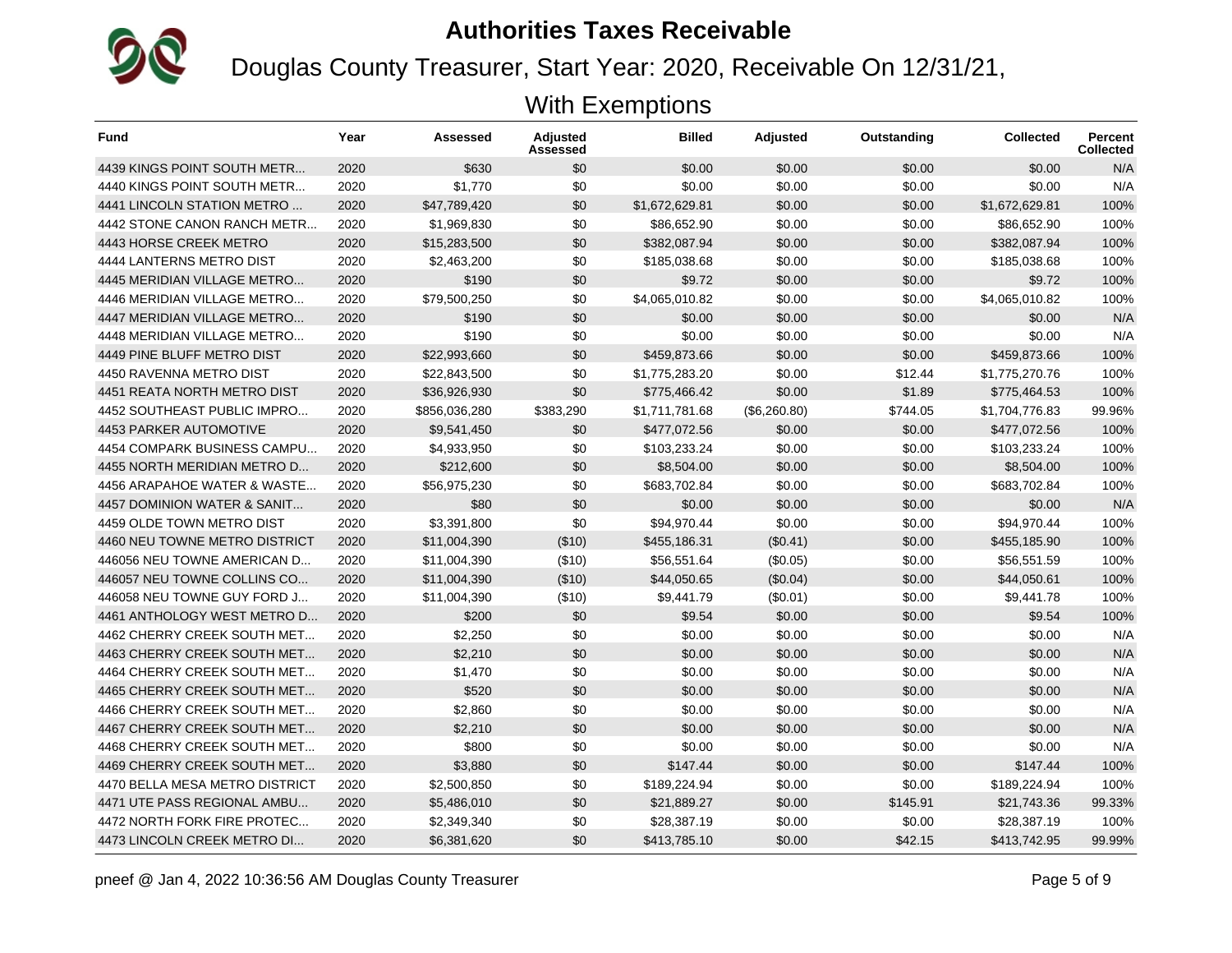

Douglas County Treasurer, Start Year: 2020, Receivable On 12/31/21,

| <b>Fund</b>                    | Year | <b>Assessed</b> | Adjusted<br>Assessed | <b>Billed</b>   | <b>Adjusted</b> | Outstanding | <b>Collected</b> | <b>Percent</b><br><b>Collected</b> |
|--------------------------------|------|-----------------|----------------------|-----------------|-----------------|-------------|------------------|------------------------------------|
| 4474 RAMPART RANGE METRO DI    | 2020 | \$212,260,670   | (\$590,270)          | \$10,400,774.31 | (\$28,923.24)   | \$6.337.18  | \$10,365,513.89  | 99.94%                             |
| 4475 RAMPART RANGE METRO DI    | 2020 | \$10            | \$0                  | \$0.00          | \$0.00          | \$0.00      | \$0.00           | N/A                                |
| 4476 RAMPART RANGE METRO DI    | 2020 | \$10            | \$0                  | \$0.00          | \$0.00          | \$0.00      | \$0.00           | N/A                                |
| 4477 REATA SOUTH METRO DIST    | 2020 | \$23,756,390    | (\$73,790)           | \$1.386.399.56  | (\$4,306.31)    | \$0.00      | \$1,382,093.25   | 100%                               |
| 4479 SIERRA RIDGE METRO DIS    | 2020 | \$36,703,700    | \$0                  | \$2,404,424.74  | \$0.00          | \$0.00      | \$2,404,424.74   | 100%                               |
| 4480 PINERY COMM METRO DIST    | 2020 | \$19,010        | \$0                  | \$950.50        | \$0.00          | \$0.00      | \$950.50         | 100%                               |
| 4481 PINERY COMM METRO DIST    | 2020 | \$2.859.700     | \$0                  | \$142,985.01    | \$0.00          | \$0.00      | \$142,985.01     | 100%                               |
| 4483 FOXHILL METRO DISTRICT #2 | 2020 | \$642,960       | \$0                  | \$35,789.82     | \$0.00          | \$0.00      | \$35,789.82      | 100%                               |
| 4485 HORSESHOE RIDGE METRO     | 2020 | \$11,875,260    | \$0                  | \$458,029.28    | \$0.00          | \$0.00      | \$458,029.28     | 100%                               |
| 4486 HORSESHOE RIDGE METRO     | 2020 | \$190.340       | \$0                  | \$6.661.90      | \$0.00          | \$0.00      | \$6.661.90       | 100%                               |
| 4487 GRANDVIEW ESTATES RURA    | 2020 | \$10,462,840    | \$0                  | \$15,694.31     | \$0.00          | \$0.00      | \$15,694.31      | 100%                               |
| 4488 SOUTHEAST PUBLIC IMPRO    | 2020 | \$402,460       | \$0                  | \$0.00          | \$0.00          | \$0.00      | \$0.00           | N/A                                |
| 4489 JORDAN CROSSING METRO     | 2020 | \$3,402,420     | \$0                  | \$161,982.61    | \$0.00          | \$0.00      | \$161,982.61     | 100%                               |
| 4490 REGENCY METRO DISTRICT    | 2020 | \$6,957,460     | \$0                  | \$331,272.87    | \$0.00          | \$0.00      | \$331,272.87     | 100%                               |
| 4491 TALLMAN GULTCH METRO D    | 2020 | \$5,148,050     | (\$125,510)          | \$348,734.26    | (\$8,502.17)    | \$0.00      | \$340.232.09     | 100%                               |
| 4493 CASTLE OAKS METRO DIST #3 | 2020 | \$26,790,600    | (\$33,140)           | \$1,418,645.24  | (\$1,754.87)    | \$0.00      | \$1,416,890.37   | 100%                               |
| 4494 CASTLEVIEW METRO DISTRICT | 2020 | \$7,840         | \$0                  | \$584.88        | \$0.00          | \$0.00      | \$584.88         | 100%                               |
| 4495 WESTCREEK METRO DISTRI    | 2020 | \$3,042,340     | \$0                  | \$118,544.81    | \$0.00          | \$0.00      | \$118.544.81     | 100%                               |
| 4496 WESTCREEK METRO DISTRI    | 2020 | \$4,415,980     | \$0                  | \$211,967.08    | \$0.00          | \$0.00      | \$211,967.08     | 100%                               |
| 4500 PARK MEADOWS BUS IMP DIST | 2020 | \$250           | \$0                  | \$0.00          | \$0.00          | \$0.00      | \$0.00           | N/A                                |
| 4501 HIGHLANDS RANCH METRO     | 2020 | \$1,733,776,800 | (\$1,426,470)        | \$19,426,992.16 | (\$32,852.77)   | \$2,192.62  | \$19.391.946.77  | 99.99%                             |
| 4502 SOUTH SANTA FE METRO D    | 2020 | \$80            | \$0                  | \$0.00          | \$0.00          | \$0.00      | \$0.00           | N/A                                |
| 4503 SOUTH SANTA FE METRO D    | 2020 | \$258,600       | \$0                  | \$0.00          | \$0.00          | \$0.00      | \$0.00           | N/A                                |
| 4504 HIGHFIELD METRO DISTRICT  | 2020 | \$34,140,200    | \$0                  | \$853.505.05    | \$0.00          | \$0.00      | \$853.505.05     | 100%                               |
| 4505 HUNTING HILL METRO DIS    | 2020 | \$6,598,230     | \$0                  | \$367,271.61    | \$0.00          | \$0.00      | \$367,271.61     | 100%                               |
| 4506 MEADOWS METRO 4 DEBT SVC  | 2020 | \$5,604,060     | (\$1,570)            | \$196,142.34    | (\$54.96)       | \$0.00      | \$196,087.38     | 100%                               |
| 4507 LINCOLN STATION MET DE    | 2020 | \$5,426,390     | \$0                  | \$149.225.72    | \$0.00          | \$0.00      | \$149,225.72     | 100%                               |
| 4508 LINCOLN MEADOWS METRO     | 2020 | \$200           | \$0                  | \$0.00          | \$0.00          | \$0.00      | \$0.00           | N/A                                |
| 4509 COMPARK BUSINESS CAMPU    | 2020 | \$1,424,690     | \$0                  | \$25,665.83     | \$0.00          | \$0.00      | \$25,665.83      | 100%                               |
| 4510 CASTLE ROCK DOWNTOWN D    | 2020 | \$70,742,850    | (\$92,650)           | \$212,228.66    | (\$277.95)      | \$0.00      | \$211,950.71     | 100%                               |
| 4512 REMUDA RANCH METRO DIS    | 2020 | \$56,670        | \$0                  | \$3,154.57      | \$0.00          | \$0.00      | \$3,154.57       | 100%                               |
| 4513 AIRPORT VISTA METRO DI    | 2020 | \$90            | \$0                  | \$0.00          | \$0.00          | \$0.00      | \$0.00           | N/A                                |
| 4514 AIRPORT VISTA METRO DI    | 2020 | \$37,840        | \$0                  | \$567.61        | \$0.00          | \$0.00      | \$567.61         | 100%                               |
| 4515 LOUVIERS WATER & SANIT    | 2020 | \$2,773,940     | \$0                  | \$57,684.22     | \$0.00          | \$0.00      | \$57,684.22      | 100%                               |
| 4516 PARKER CENTRAL AREA URP   | 2020 | \$78,066,800    | (\$40,330)           | \$0.00          | \$0.00          | \$0.00      | \$0.00           | N/A                                |
| 4517 INVERNESS WATER & SANI    | 2020 | \$2,558,430     | \$0                  | \$11,512.96     | \$0.00          | \$0.00      | \$11,512.96      | 100%                               |
| 4518 INVERNESS METRO DISTRI    | 2020 | \$2,558,430     | \$0                  | \$15,734.38     | \$0.00          | \$0.00      | \$15,734.38      | 100%                               |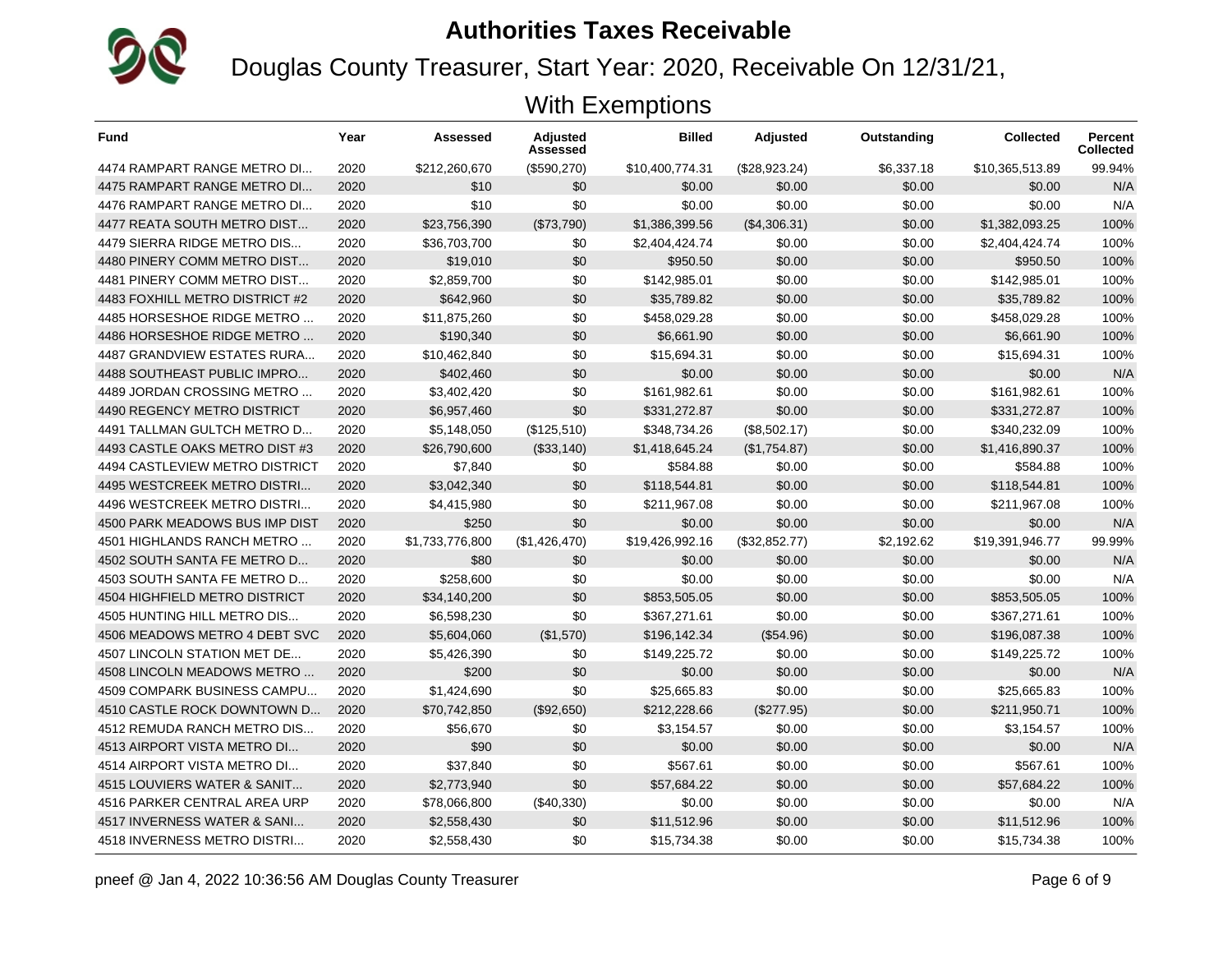

Douglas County Treasurer, Start Year: 2020, Receivable On 12/31/21,

| <b>Fund</b>                    | Year | Assessed     | Adjusted<br>Assessed | <b>Billed</b>  | Adjusted     | Outstanding | <b>Collected</b> | <b>Percent</b><br><b>Collected</b> |
|--------------------------------|------|--------------|----------------------|----------------|--------------|-------------|------------------|------------------------------------|
| 4522 TWO BRIDGES METROPOLIT    | 2020 | \$2,725,820  | \$1,480              | \$178,127.01   | (\$497.30)   | \$0.00      | \$177,629.71     | 100%                               |
| 4523 ROBINSON RANCH METRO D    | 2020 | \$4,068,660  | \$0                  | \$183,089.76   | \$0.00       | \$0.00      | \$183,089.76     | 100%                               |
| 4524 CANYONS METRO DISTRICT #5 | 2020 | \$18,434,090 | \$0                  | \$841,388.57   | \$0.00       | \$0.00      | \$841,388.57     | 100%                               |
| 4525 CANYONS METRO DISTRICT #6 | 2020 | \$18,434,080 | \$0                  | \$225,707.25   | \$0.00       | \$0.00      | \$225,707.25     | 100%                               |
| 4526 CANYONS METRO DISTRICT #7 | 2020 | \$18,434,080 | \$0                  | \$348,865.54   | \$0.00       | \$0.00      | \$348,865.54     | 100%                               |
| 4527 CANYONS METRO DISTRICT #8 | 2020 | \$310        | \$0                  | \$0.00         | \$0.00       | \$0.00      | \$0.00           | N/A                                |
| 4528 CANYONS METRO DISTRICT #9 | 2020 | \$310        | \$0                  | \$0.00         | \$0.00       | \$0.00      | \$0.00           | N/A                                |
| 4529 CANYONS METRO DISTRICT    | 2020 | \$310        | \$0                  | \$0.00         | \$0.00       | \$0.00      | \$0.00           | N/A                                |
| 4530 CANYONS METRO DISTRICT    | 2020 | \$310        | \$0                  | \$0.00         | \$0.00       | \$0.00      | \$0.00           | N/A                                |
| 4531 SOUTH MERIDIAN METRO D    | 2020 | \$6,576,260  | \$0                  | \$39.457.56    | \$0.00       | \$0.00      | \$39,457.56      | 100%                               |
| 4534 PARKER HOMESTEAD METRO    | 2020 | \$14,366,690 | \$0                  | \$683.926.97   | \$0.00       | \$0.00      | \$683.926.97     | 100%                               |
| 4535 NORTH PINE VISTAS METR    | 2020 | \$1,180      | \$0                  | \$0.00         | \$0.00       | \$0.00      | \$0.00           | N/A                                |
| 4536 NORTH PINE VISTAS METR    | 2020 | \$4,825,140  | \$0                  | \$341,413.20   | \$0.00       | \$0.00      | \$341,413.20     | 100%                               |
| 4537 NORTH PINE VISTAS METR    | 2020 | \$14,122,970 | \$0                  | \$1,037,092.85 | \$0.00       | \$0.00      | \$1,037,092.85   | 100%                               |
| 4538 LINCOLN PARK METRO DIS    | 2020 | \$60         | \$0                  | \$2.59         | \$0.00       | \$0.00      | \$2.59           | 100%                               |
| 4539 MERIDIAN METRO DISTRIC    | 2020 | \$9,968,870  | \$0                  | \$211,938.31   | \$0.00       | \$0.00      | \$211,938.31     | 100%                               |
| 4541 CASTLE PINES TOWN CENT    | 2020 | \$690        | \$0                  | \$31.05        | \$0.00       | \$0.00      | \$31.05          | 100%                               |
| 4542 CASTLE PINES TOWN CENT    | 2020 | \$930        | \$0                  | \$41.86        | \$0.00       | \$0.00      | \$41.86          | 100%                               |
| 4544 VILLAGE ON THE GREEN M    | 2020 | \$2,851,980  | \$0                  | \$134,599.32   | \$0.00       | \$0.00      | \$134,599.32     | 100%                               |
| 4545 NORTH MERIDIAN METRO D    | 2020 | \$53,600     | \$0                  | \$2,144.00     | \$0.00       | \$0.00      | \$2,144.00       | 100%                               |
| 4546 PLUM VALLEY HEIGHTS-SU    | 2020 | \$18,982,450 | \$0                  | \$465,070.39   | \$0.00       | \$0.00      | \$465,070.39     | 100%                               |
| 4548 STERLING RANCH COLORAD    | 2020 | \$30,349,060 | \$0                  | \$2,702,950.12 | \$0.00       | \$0.00      | \$2,702,950.12   | 100%                               |
| 4549 STERLING RANCH COLORAD    | 2020 | \$10,779,380 | \$0                  | \$960.035.56   | \$0.00       | \$0.00      | \$960.035.56     | 100%                               |
| 4553 STERLING RANCH COLORAD    | 2020 | \$1,367,590  | \$0                  | \$54,703.62    | \$0.00       | \$0.00      | \$54.703.62      | 100%                               |
| 4554 COTTONWOOD COMMERCIAL     | 2020 | \$28,971,990 | \$0                  | \$0.00         | \$0.00       | \$0.00      | \$0.00           | N/A                                |
| 4555 PARKER ROAD AREA URP      | 2020 | \$51,068,190 | (\$107,650)          | \$0.00         | \$0.00       | \$0.00      | \$0.00           | N/A                                |
| 4556 PROMENADE @ CASTLE ROC    | 2020 | \$5,592,840  | \$0                  | \$311,314.27   | \$0.00       | \$0.00      | \$311.314.27     | 100%                               |
| 4558 PROMENADE @ CASTLE ROC    | 2020 | \$60,695,110 | (\$14,040)           | \$3,034,755.90 | (\$702.00)   | \$166.50    | \$3,033,887.40   | 99.99%                             |
| 4559 INVERNESS WATER & SANI    | 2020 | \$5,533,870  | \$0                  | \$24,902.42    | \$0.00       | \$0.00      | \$24,902.42      | 100%                               |
| 4560 INVERNESS METRO IMPROV    | 2020 | \$10,595,940 | \$0                  | \$65,165.03    | \$0.00       | \$0.00      | \$65,165.03      | 100%                               |
| 4561 CAROUSEL FARMS METRO D    | 2020 | \$1,866,660  | \$0                  | \$88,998.73    | \$0.00       | \$0.00      | \$88,998.73      | 100%                               |
| 4562 SALISBURY HEIGHTS METR    | 2020 | \$4,426,500  | \$0                  | \$211,046.89   | \$0.00       | \$0.00      | \$211,046.89     | 100%                               |
| 4563 LANTERNS METRO DISTRICT 2 | 2020 | \$5,030      | \$0                  | \$0.00         | \$0.00       | \$0.00      | \$0.00           | N/A                                |
| 4564 LANTERNS METRO DISTRICT 3 | 2020 | \$1,680      | \$0                  | \$0.00         | \$0.00       | \$0.00      | \$0.00           | N/A                                |
| 4565 STONE CREEK METRO DIST    | 2020 | \$6,607,040  | (\$74,990)           | \$441,324.77   | (\$5,009.21) | \$34.04     | \$436,281.52     | 99.99%                             |
| 4566 COTTONWOOD HIGHLANDS M    | 2020 | \$14,465,320 | \$0                  | \$834,331.57   | \$0.00       | \$0.00      | \$834,331.57     | 100%                               |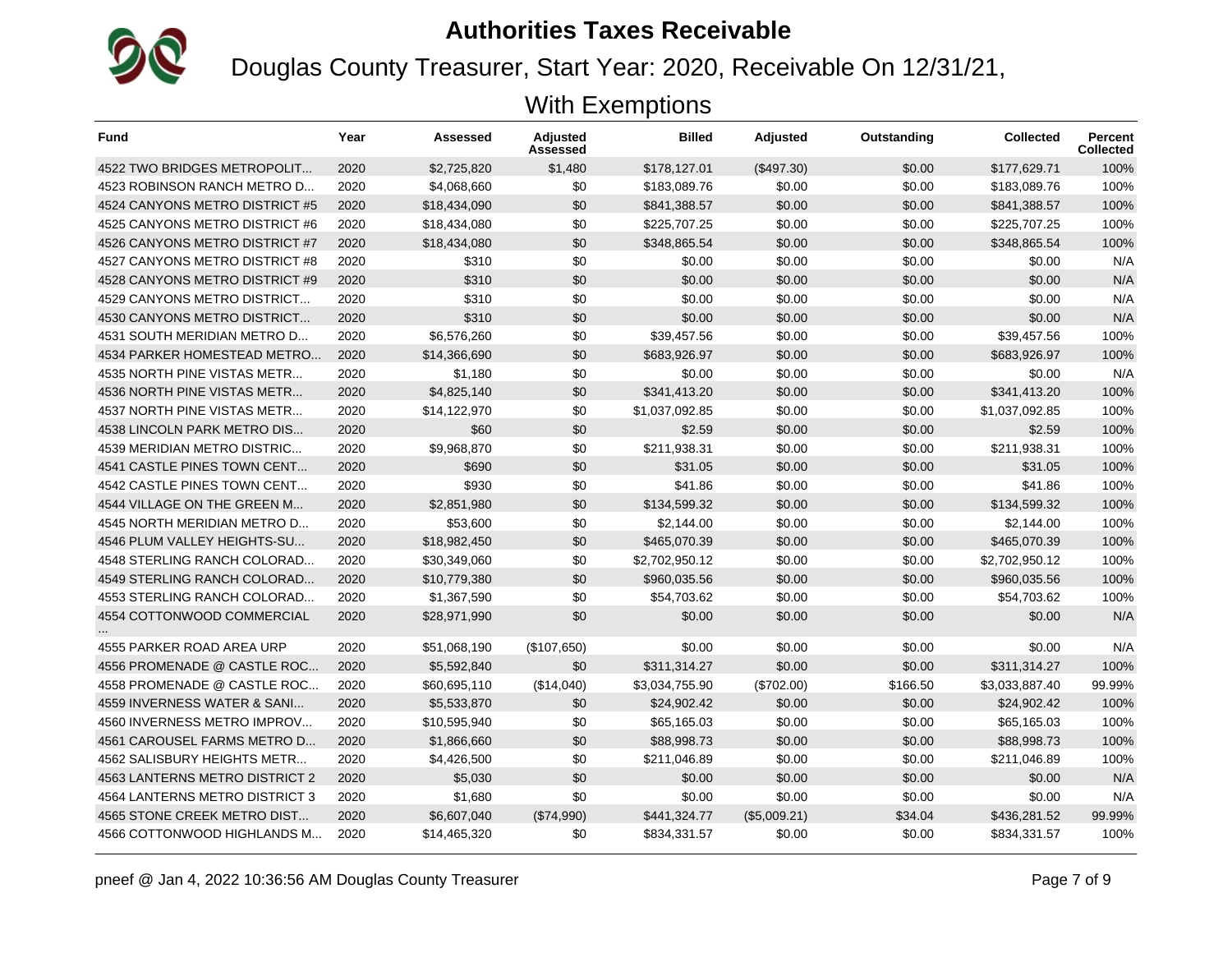

Douglas County Treasurer, Start Year: 2020, Receivable On 12/31/21,

| <b>Fund</b>                              | Year | Assessed     | <b>Adjusted</b><br>Assessed | <b>Billed</b> | <b>Adjusted</b> | Outstanding | Collected    | <b>Percent</b><br><b>Collected</b> |
|------------------------------------------|------|--------------|-----------------------------|---------------|-----------------|-------------|--------------|------------------------------------|
| 4567 COTTONWOOD HIGHLANDS M              | 2020 | \$1,790,150  | \$0                         | \$35,803.01   | \$0.00          | \$0.00      | \$35.803.01  | 100%                               |
| 4568 CITADEL STATION - CAST              | 2020 | \$1.449.990  | \$0                         | \$0.00        | \$0.00          | \$0.00      | \$0.00       | N/A                                |
| 4569 OVERLOOK METRO DISTRICT             | 2020 | \$7,062,430  | \$0                         | \$336.722.87  | \$0.00          | \$0.00      | \$336.722.87 | 100%                               |
| 4571 LONE TREE BUSINESS IMP              | 2020 | \$16,230,460 | (\$165,300)                 | \$284,033.11  | (\$2,892.75)    | \$1,460.20  | \$279.680.16 | 99.48%                             |
| 4572 HESS RANCH METRO DISTR              | 2020 | \$3,429,310  | \$0                         | \$265.892.09  | \$0.00          | \$0.00      | \$265.892.09 | 100%                               |
| 4573 HESS RANCH METRO DISTR              | 2020 | \$5,334,640  | \$0                         | \$413.622.06  | \$0.00          | \$0.00      | \$413.622.06 | 100%                               |
| 4574 HESS RANCH METRO DISTR              | 2020 | \$587.520    | \$0                         | \$45.553.55   | \$0.00          | \$0.00      | \$45.553.55  | 100%                               |
| 4575 HESS RANCH METRO DISTR              | 2020 | \$4,050      | \$0                         | \$311.86      | \$0.00          | \$0.00      | \$311.86     | 100%                               |
| 4576 HESS RANCH METRO DISTR              | 2020 | \$7,930      | \$0                         | \$79.30       | \$0.00          | \$0.00      | \$79.30      | 100%                               |
| 4577 HESS RANCH METRO DISTR              | 2020 | \$730        | \$0                         | \$7.30        | \$0.00          | \$0.00      | \$7.30       | 100%                               |
| 4580 BELFORD SOUTH METRO DI              | 2020 | \$114.970    | \$0                         | \$8.852.70    | \$0.00          | \$0.00      | \$8.852.70   | 100%                               |
| 4581 CIELO METRO DISTRICT                | 2020 | \$2,201,830  | \$350                       | \$147,076.09  | \$23.38         | \$0.00      | \$147,099.47 | 100%                               |
| 4582 REATA RIDGE VILLAGE ME              | 2020 | \$3,051,100  | \$0                         | \$145,470.59  | \$0.00          | \$0.00      | \$145,470.59 | 100%                               |
| 4583 REATA RIDGE VILLAGE ME              | 2020 | \$1,767,850  | \$0                         | \$88,392.53   | \$0.00          | \$0.00      | \$88.392.53  | 100%                               |
| 4584 ANTHOLOGY WEST METRO D              | 2020 | \$7,542,560  | \$0                         | \$170.680.83  | \$0.00          | \$0.00      | \$170,680.83 | 100%                               |
| 4585 ANTHOLOGY WEST METRO D              | 2020 | \$2.060      | \$0                         | \$98.24       | \$0.00          | \$0.00      | \$98.24      | 100%                               |
| 4587 MIRABELLE METRO DISTRI              | 2020 | \$3,093,550  | \$0                         | \$258.299.66  | \$0.00          | \$0.00      | \$258.299.66 | 100%                               |
| <b>4590 VILLAS METRO DISTRICT</b>        | 2020 | \$2,942,800  | \$0                         | \$220,212.78  | \$0.00          | \$0.00      | \$220,212.78 | 100%                               |
| 4592 CHAMBERS HIGHPOINT MET              | 2020 | \$400        | \$0                         | \$19.08       | \$0.00          | \$0.00      | \$19.08      | 100%                               |
| 4593 CHAMBERS HIGHPOINT MET              | 2020 | \$320        | \$0                         | \$16.00       | \$0.00          | \$0.00      | \$16.00      | 100%                               |
| 4594 COTTONWOOD WATER & SAN              | 2020 | \$190        | \$0                         | \$2.57        | \$0.00          | \$0.00      | \$2.57       | 100%                               |
| 4595 HILLSIDE AT CASTLE ROC              | 2020 | \$732,680    | \$0                         | \$0.00        | \$0.00          | \$0.00      | \$0.00       | N/A                                |
| 4596 ANTHOLOGY WEST METRO D              | 2020 | \$7,464,420  | \$0                         | \$186,976.51  | \$0.00          | \$0.00      | \$186,976.51 | 100%                               |
| 4597 THE YARD METRO DISTRICT             | 2020 | \$1,623,580  | \$0                         | \$0.00        | \$0.00          | \$0.00      | \$0.00       | N/A                                |
| 4598 TIMBERS METRO DISTRICT              | 2020 | \$7,834,430  | (\$190,530)                 | \$235,033.20  | (\$5,715.91)    | \$0.00      | \$229,317.29 | 100%                               |
| 4599 MILLERS LANDING BUSINE              | 2020 | \$1,449,990  | \$0                         | \$86,999.42   | \$0.00          | \$0.00      | \$86,999.42  | 100%                               |
| 4601 BELFORD NORTH METRO DI              | 2020 | \$87.660     | \$0                         | \$6,749.83    | \$0.00          | \$0.00      | \$6,749.83   | 100%                               |
| 4602 MERIDIAN VILLAGE METRO              | 2020 | \$1,845,330  | \$0                         | \$0.00        | \$0.00          | \$0.00      | \$0.00       | N/A                                |
| 4603 HILLTOP METRO DISTRICT              | 2020 | \$3.130      | \$0                         | \$172.15      | \$0.00          | \$0.00      | \$172.15     | 100%                               |
| 4604 DEVILS HEAD METRO DIST              | 2020 | \$14,310     | \$0                         | \$1,001.73    | \$0.00          | \$0.00      | \$1,001.73   | 100%                               |
| 4605 MEADOWLARK METRO<br><b>DISTRICT</b> | 2020 | \$2,658,130  | \$0                         | \$192,714.75  | \$0.00          | \$0.00      | \$192,714.75 | 100%                               |
| 4606 ROCK CANYON METRO DIST              | 2020 | \$649,350    | \$0                         | \$42,502.01   | \$0.00          | \$0.00      | \$42,502.01  | 100%                               |
| 4608 RAMPART RANGE METRO DI              | 2020 | \$2,100      | \$0                         | \$0.00        | \$0.00          | \$0.00      | \$0.00       | N/A                                |
| 4609 CASTLEVIEW METRO DISTR              | 2020 | \$924.910    | \$0                         | \$55.494.85   | \$0.00          | \$0.00      | \$55.494.85  | 100%                               |
| 4610 TOWN OF CASTLE ROCK FE              | 2020 | \$226,020    | \$0                         | \$0.00        | \$0.00          | \$0.00      | \$0.00       | N/A                                |
| 4611 LANTERNS METRO DISTRICT 4           | 2020 | \$1,369,390  | \$0                         | \$0.00        | \$0.00          | \$0.00      | \$0.00       | N/A                                |